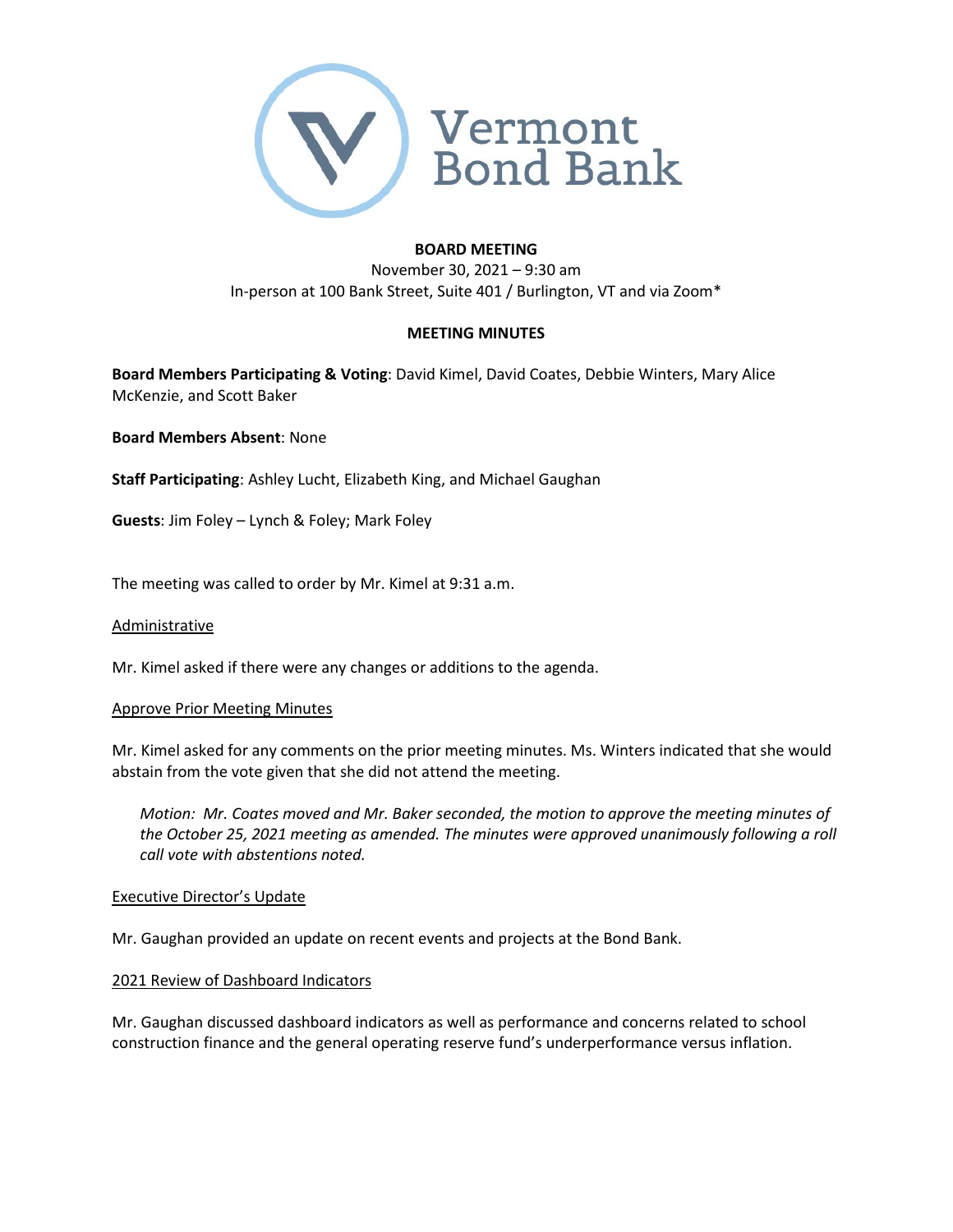# 2021-2022 Staff Goal Setting

At the request of Ms. Winters, Mr. Gaughan used the outcome of the staff offsite to frame goals for the coming year. Many of the goals were oriented around ensuring that dollars from federal programs will find a home in the state through incorporation into the Bond Bank's existing programs or new complementary programs in collaboration with other public bodies.

The board noted their intent to avoid competition with the private banking sector in the establishment of new programs.

# Election of Officers

Mr. Kimel asked for nominations for the positions of Chair, Treasurer, and Secretary.

*Motion: Mr. Coates moved and Mr. Baker seconded, the following slate of officers: Debbie Winters, Chair; Mary Alice McKenzie, Treasurer; and Michael Gaughan, Secretary. Mr. Kimel asked for a vote on the slate of officers with officers abstaining from a vote on themselves. The motion was approved unanimously following a roll call vote.* 

## Ratification of Prior Acts

Mr. Kimel explained the purpose of the ratification and Mr. Foley affirmed it was correctly described.

*Motion: Ms. Winters moved and Ms. McKenzie seconded, the motion stating that the Board of Directors of the Vermont Municipal Bond Bank ("Bond Bank") met at a duly warned meeting on November 30, 2021. The Board of Directors considered all prior acts of the Bond Bank taken during calendar year 2021 and reaffirmed all such actions and endeavors undertaken. The motion was approved unanimously following a roll call vote.* 

# Presentation & Consideration of the 2022 Budget

Mr. Gaughan provided an overview of key considerations in the 2022 budget and proposed expenses as well as revenue assumptions. He noted that he discussed the proposed budget with VEHBFA's Finance Committee.

Mr. Gaughan noted that budget included noncash expense lines for the first time given the new office space lease. In addition, he highlighted the impact of lower reinvestment rates on the bottom line and discussed options for increasing revenue to support operations if needed.

*Motion: Ms. McKenzie moved and Ms. Winters seconded, a motion to adopt the budget as presented. The motion was approved unanimously following a roll call vote.*